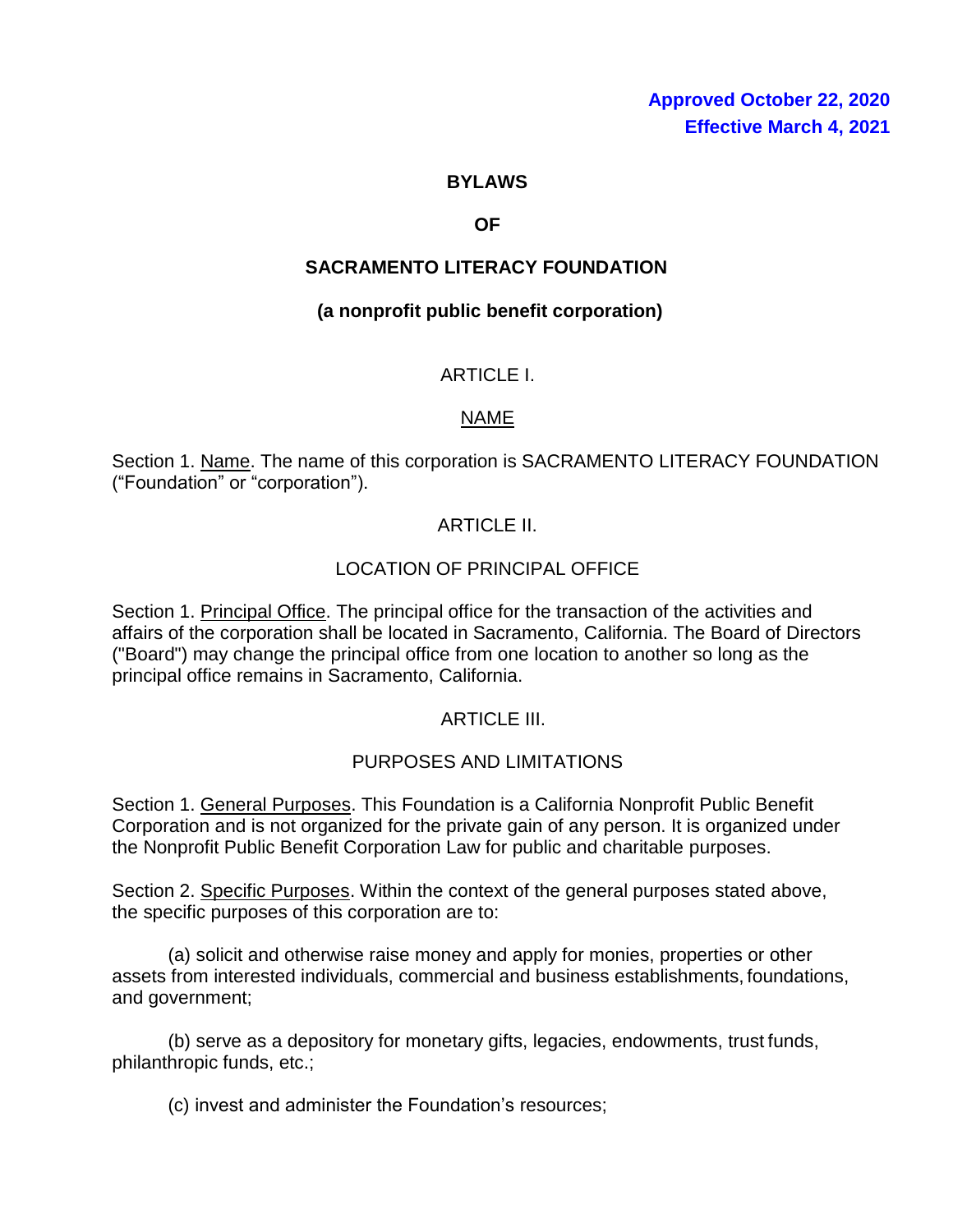- (d) engage in activities that support and promote community literacy;
- (e) disburse funds in support of community literacy programs and/or projects.

Section 3. Limitations. No substantial part of the activities of this corporation shall consist of carrying on propaganda, or otherwise attempting to influence legislation, and the corporation shall not participate or intervene in any political campaign (including the publishing or distribution of statements) on behalf of any candidate for public office.

## ARTICLE IV.

### MEMBERS

Section 1. Members. This corporation shall have no members. To the extent any donor, contributor, or other person is referred to as a "member" in any corporate materials, it shall be understood that such donor, contributor, or person is not a statutory member as contemplated by the California Nonprofit Public Benefit law, and has no voting or other rights in the corporation.

## ARTICLE V.

## BOARD OF DIRECTORS

Section 1. Powers.

(a) General Corporate Powers. Subject to the provisions and limitations of the California Nonprofit Public Benefit Corporation Law and any other applicable laws, the corporation's activities and affairs shall be managed, and all corporate powers shall be exercised, by or under the direction of the Board.

(b) Specific Powers. Without prejudice to the general powers set forth in subsection (a) above, but subject to the same limitations, the Board shall have the right to do the following:

> (1) Policies. Adopt policies, rules and procedures for the management and operation of the corporation.

(2) Administration. Retain an Executive Director to administer the day-today activities of the corporation. The Board may also employ, retain, or authorize the employment of such other employees, independent contractors, agents, accountants, and legal counsel as it from time to time deems necessary or advisable in the interest of the corporation, prescribe their duties and fix their compensation.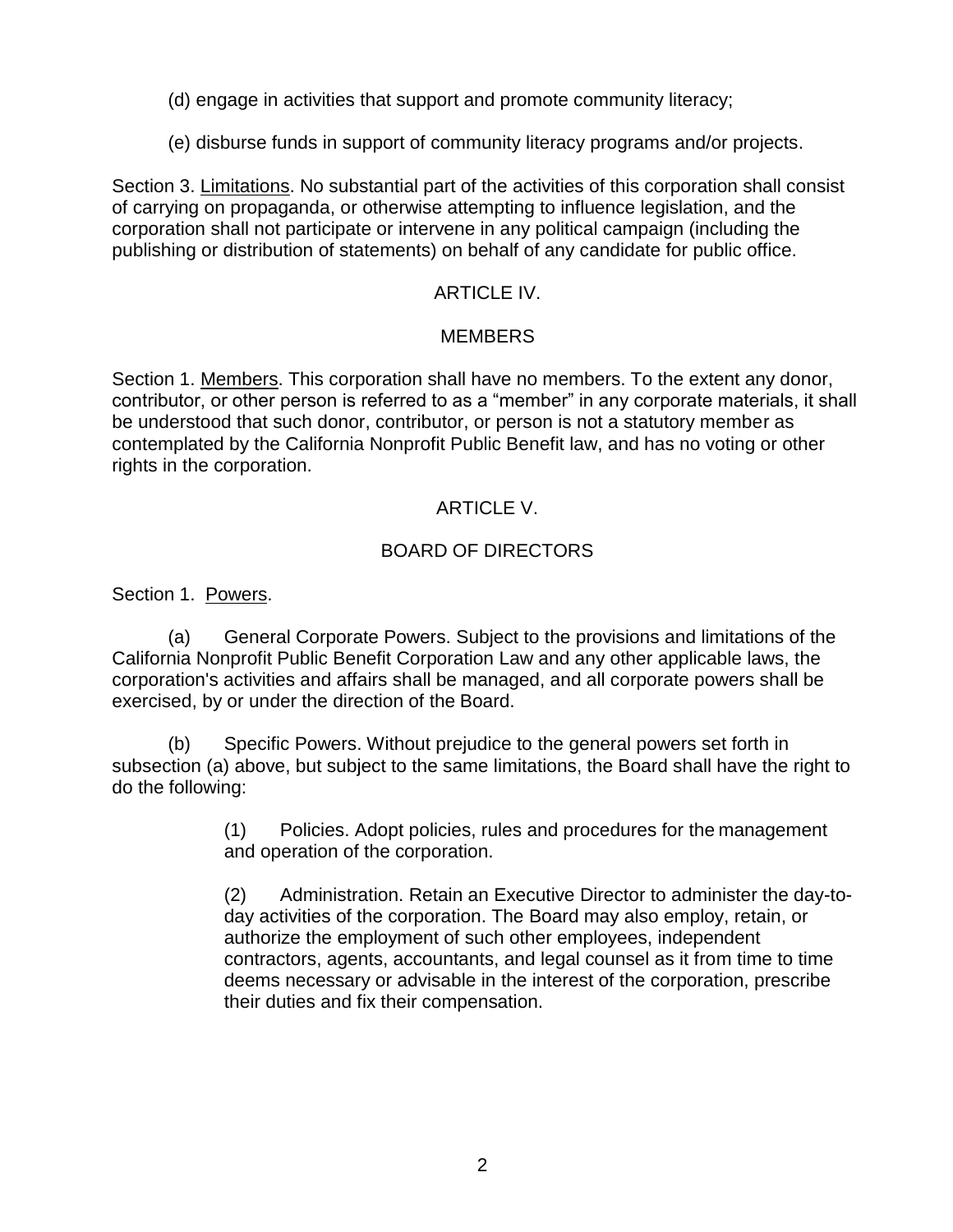(3) Bonds. May require officers, agents, and employees charged by the corporation with responsibility for the custody of any of its funds or negotiable instruments to give adequate bond.

(4) Borrowing money. Borrow money and incur indebtedness on behalf of the corporation and cause to be executed and delivered for the corporation's purposes, in the corporate name, promissory notes, bonds, debentures, deeds of trust, mortgages, pledges, liens, and other evidences of debt and securities.

(5) Gifts. Receive and accept gifts, devises, bequests, donations, annuities, and endorsements of real and personal property, and use, hold and enjoy the same, both as to principal and income, and to invest and reinvest the same or any part thereof for the furtherance of any objects, interests or purposes of this corporation.

(6) Contributions. Make such contributions as the Board determines are necessary and advisable in furtherance of the interests and purposes of this corporation.

(7) Fiscal Year. Establish and change the fiscal year of the corporation.

(8) Contracts. Enter into contracts and agreements with individuals and with public and private entities for the advancement of the purposes for which the corporation is organized.

(9) Property. Acquire, construct, possess and sell real, personal, and intellectual property.

(10) Bank Accounts and Special Funds. Establish one or more bank accounts and/or special funds in order to accomplish and further the purposes of the corporation.

(11) Committees. Appoint committees as provided in these bylaws.

(12) Other. Do and perform all acts and exercise all powers incidental to, or in connection with, or deemed reasonably necessary for the proper implementation of the purposes of the corporation.

#### Section 2. Number and Qualification of Directors.

(a) Number. The Board shall consist of at least four (4) but no more than twenty-two (22) directors. The exact number of directors on the Board within the range must be determined by resolution of the Board from time to time.

(b) Qualifications. All directors must be individuals who are dedicated to the purposes of this corporation as set forth above.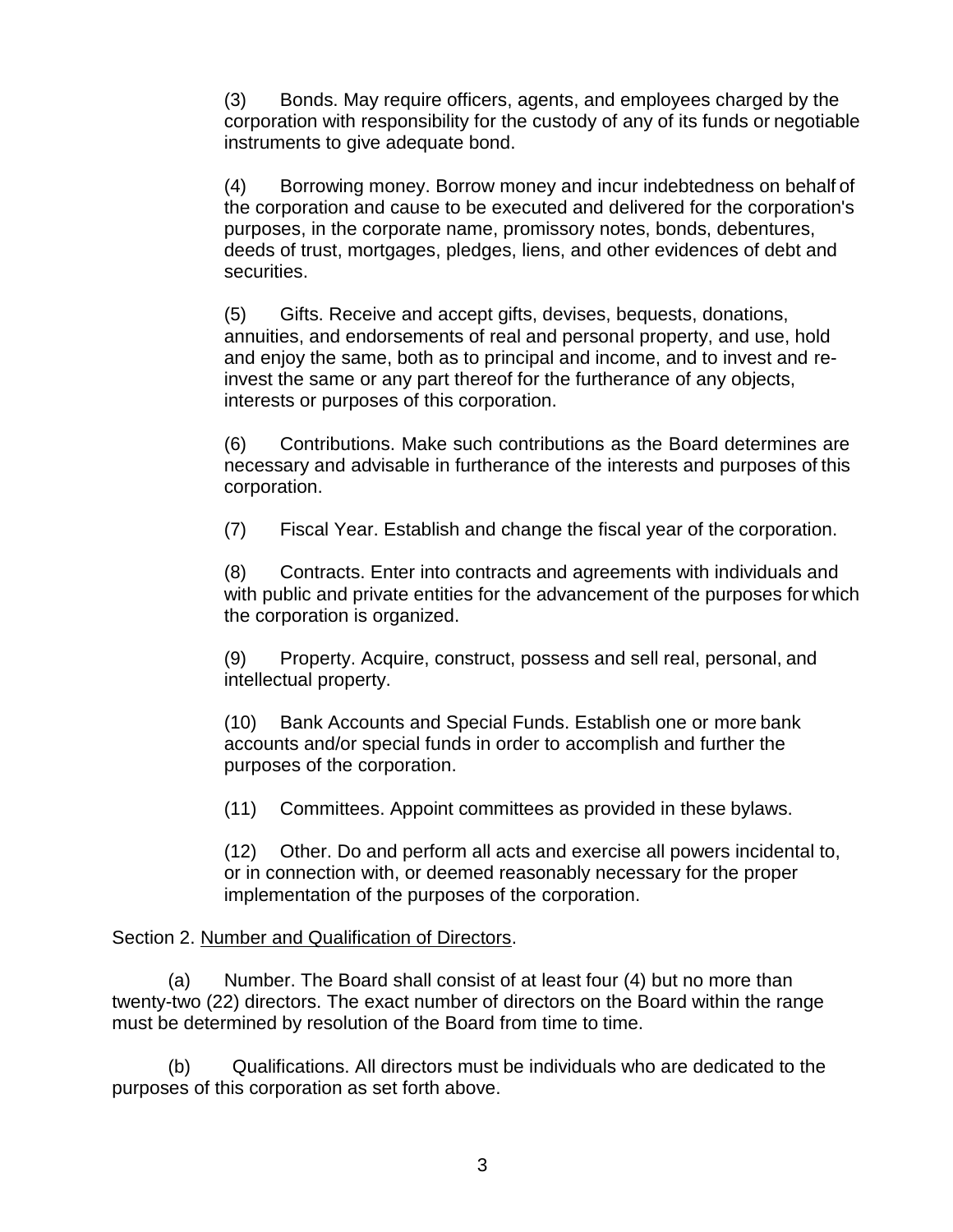Section 3. Election; Term of Office; Term limits. At each annual meeting, the Board shall nominate and elect directors to available positions. The Board may stagger the terms of the directors using any reasonable method. The term of office of each director shall be three (3) years and until a successor has been elected and qualified. An individual may serve no more than two consecutive 3-year terms on the Board. An individual may be reelected to the Board after being off the Board for at least one full year.

Section 4. Removal of Directors. A director may be removed from the Board at any time, with or without cause, by a two-thirds (2/3) vote of all the other directors on the Board.

Section 5. Vacancies on Board.

(a) Events Causing Vacancy. The vacancy or vacancies on the Board shall exist on the occurrence of the following:

- (1) The death or resignation of any director;
- (2) The removal of a director by the Board;

(3) The declaration by resolution of the Board of a vacancy in the office of a director who has been declared of unsound mind by an order of court, convicted of a felony, or found by final order or judgment of any court to have breached a duty under Article 3 of Chapter 2 of the California Nonprofit Public Benefit Corporation Law; or

(4) The increase of the authorized number of directors.

(b) Resignations. Except as provided below, any director may resign by giving written notice to the President or Secretary of the Board. The resignation shall be effective when the notice is given unless it specifies a later time for the resignation to become effective. Except on notice to the Attorney General of California, no director may resign if the corporation would be left without a duly appointed director or directors.

(c) Filling Vacancies. Vacancies on the Board may be filled by the Board at any properly called and noticed meeting where a quorum is present. The individual filling a vacant director position shall serve until the end of the term of the director whose vacancy he or she is filling.

(d) No Vacancy on Reduction of Number of directors. No reduction of the authorized number of directors shall have the effect of removing any director before that director's term of office expires.

Section 7. Board Meetings.

(a) Annual Meeting. The Board shall hold an annual meeting each year for purposes of organization, election of directors and officers, and transaction of other business. Notice of the annual meeting shall be given in accordance with subsection (c) below.

(b) Special Meetings. Special meetings of the Board for any purpose may be called at any time by the Board, the President, or any two directors. Notice of any special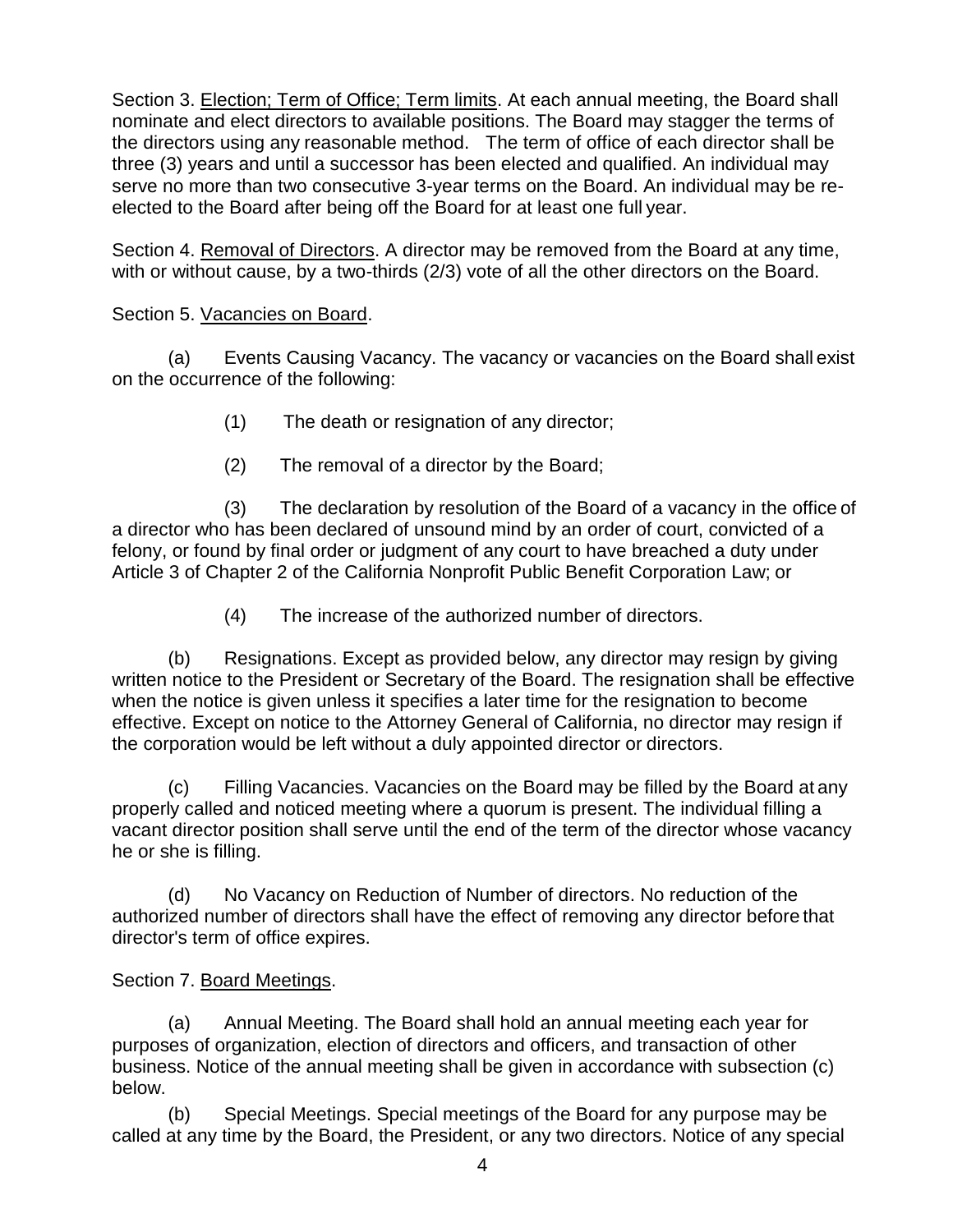meeting shall be given in accordance with subsection (c) below. There shall be at least 5 special Board meetings each calendar year in addition to the annual meeting described above.

(c) Notice. Notice of the annual and any special meetings of the Board, specifying the time and place of the meeting, shall be given to each director at least seven (7) days before the meeting if sent by first-class mail or express mail service, or forty-eight (48) hours before the meeting if personally delivered or delivered by telephone (including a voice messaging system), or by electronic transmission by the corporation (Corporations Code Section 20).

Notice shall be deemed delivered when deposited in the U.S. mail or with an express mail service, postage prepaid, or when received if delivered personally or by telephone, or on its confirmation of delivery if by electronic transmission.

A notice, or waiver of notice, need not specify the purpose of any meeting of the board.

(d) Place of Meetings. The annual and any special meetings of the Board shall be held at any place within or outside California that has been designated by resolution of the Board or in the notice of the meeting or, if not so designated, at the principal office of the corporation.

(e) Meetings by Telephone or Video Conference or by Electronic Transmission. Directors may participate in a meeting of the Board through use of conference telephone, electronic video screen communication, or electronic transmission by and to the corporation (Corporation Code Sections 20 and 21).

Participation in a meeting through use of conference telephone or electronic video screen communication constitutes presence in person at that meeting as long as all directors participating in the meeting are able to hear one another.

Participation in a meeting through use of electronic transmission by and to the corporation, other than conference telephone and electronic video screen communication, constitutes presence in person at that meeting if both of the following apply:

(1) Each director participating in the meeting can communicate with all of the other directors concurrently.

(2) Each director is provided the means of participating in all matters before the Board, including, without limitation, the capacity to propose or interpose an objection to, a specific action to be taken by the corporation.

(f) Quorum/Act of the Board. A majority of the authorized number of directors shall constitute a quorum for the transaction of business, except to adjourn. Except as specifically provided in these bylaw or in the California Nonprofit Public Benefit

Corporation Law, every action taken or decision made by a majority of the directors present at a duly held meeting at which a quorum is present shall be the act of the Board. A meeting at which a quorum is initially present may continue to transact business, despite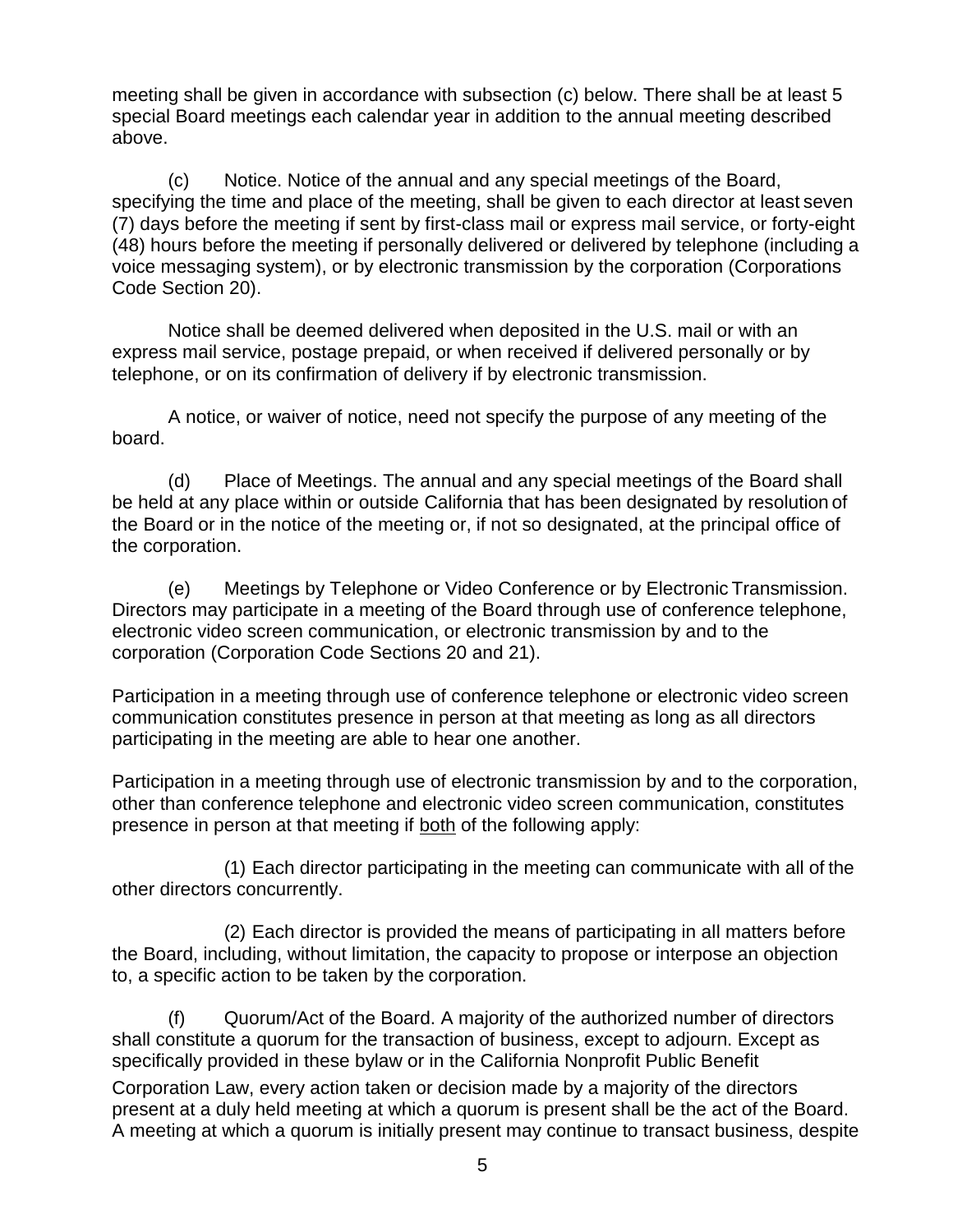the withdrawal of directors, if any action taken or decision made is approved by at least a majority of the required quorum for that meeting.

(g) Waiver of Notice. Notice of a meeting need not be given to any director who, either before or after the meeting, signs a waiver of notice, a written consent to the holding of the meeting, or an approval of the minutes of the meeting. The waiver of notice or consent need not specify the purpose of the meeting. All such waivers, consents, and approvals shall be filed with the corporate records or made a part of the minutes of the meeting. Notice of a meeting need not be given to any director who attends the meeting and does not protest, before or at the commencement of the meeting, the lack of notice to him or her.

(h) Adjournment. A majority of the directors present, whether or not a quorum is present, may adjourn any meeting to another time and place.

(i) Notice of Adjourned Meeting. Notice of the time and place of holding an adjourned meeting need not be given unless the original meeting is adjourned for more than twenty-four hours. If the original meeting is adjourned for more than twenty-four hours, notice of any adjournment to another time and place shall be given, before the time of the adjourned meeting, to the directors who were not present at the time of the adjournment.

(j) Action Without a Meeting. Any action required or permitted to be taken by the Board may be taken without a meeting, if all members of the Board individually or collectively consent in writing to that action. The written consent or consents shall be filed with the minutes of the proceedings. An action by written consent shall have the same force and effect as a unanimous vote of the directors.

(k) Voting Power. For all purposes, the voting power of each voting director shall be one vote.

(l) Attendance. Any director who misses three (3) consecutive Board meetings for any reason automatically loses his or her seat on the Board. The Executive Director will immediately notify the director via email regarding the removal after the third missed Board meeting.

The Board may waive this provision as to a particular director by majority vote. The Board's waiver of the automatic removal provision can be based on an excuse acceptable to the Board or any other justification deemed appropriate by the Board. Any vacancy created by this provision shall be filled in accordance with Article V, Section 5(c) above.

Section 8. Compensation and Reimbursement. Directors shall not receive compensation for their services on the Board. Directors may receive such reimbursement of expenses as the Board may determine by resolution to be fair and reasonable at the time that the resolution is adopted.

Section 9. Property Rights. No director shall have any property rights in any assets of the corporation.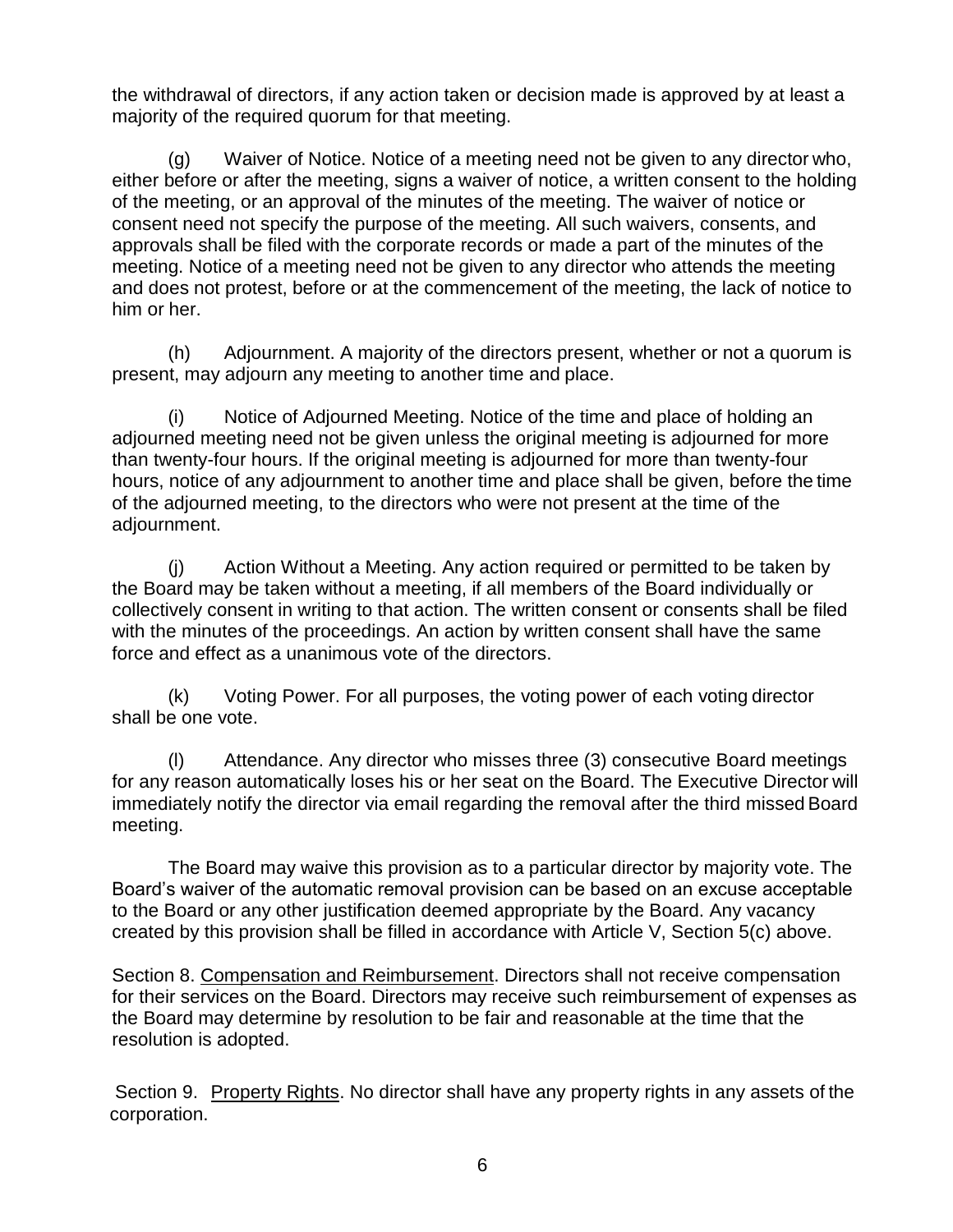# ARTICLE VI.

## **OFFICERS**

Section 1. Officers of the Corporation. The elected officers of the corporation shall be a President, Vice-President, Secretary, and Treasurer. All elected officers must be directors. The Executive Director shall be an officer of the corporation, but not an elected officer.

Section 2. Election of Officers. The elected officers of the corporation shall be elected by the Board from among its directors at the annual Board meeting.

Section 3. Terms of Office; Term Limits. Elected officers shall serve at the pleasure of the Board for one (1) year terms. There is no limit on the number of terms an elected officer may serve if he or she is a director and continues to be qualified and elected by the Board.

Section 4. Removal of Officers. Any elected officer may be removed at any time, with or without cause, by a majority vote of the Board at any properly called and noticed meeting where a quorum is present.

Section 5. Resignation of Officers. An officer may resign at any time by giving written notice to the President or Secretary of the Foundation. The resignation shall take effect as of the date the notice is received or at any later time specified in the notice and, unless otherwise specified in the notice, the resignation need not be accepted to be effective.

Section 6. Vacancies in Office. A vacancy in any office because of death, resignation, removal, disqualification, or any other cause shall be filled by a majority vote of the directors present at any annual or special meeting of the Board where a quorum is present. The individual filling a vacant elected officer position shall serve until the end of the term of the officer whose vacancy he or she is filling.

## Section 7. Responsibilities of Officers.

(a) President. The President of the Board shall preside at meetings of the Board and shall exercise and perform such other powers and duties as the Board may assign from time to time. If there is no Executive Director, the President of the Board shall also fulfill the duties of a chief executive officer and shall have the powers and duties of the Executive Director of the corporation prescribed by these Bylaws.

(b) Vice-President. If the President is absent or disabled, the Vice-President shall perform all duties of the President. When so acting, the Vice-President shall have all powers of and be subject to all restrictions on the President. The Vice-President shall have such other powers and perform such other duties as the Board or the Bylaws may prescribe.

(c) Secretary.

(i) Book of Minutes. The Secretary shall keep or cause to be kept, at the corporation's principal office or such other place as the Board may direct, a book of minutes of all meetings, proceedings, and actions of the Board, and committees of the Board. The minutes of meetings shall include the time and place that the meeting was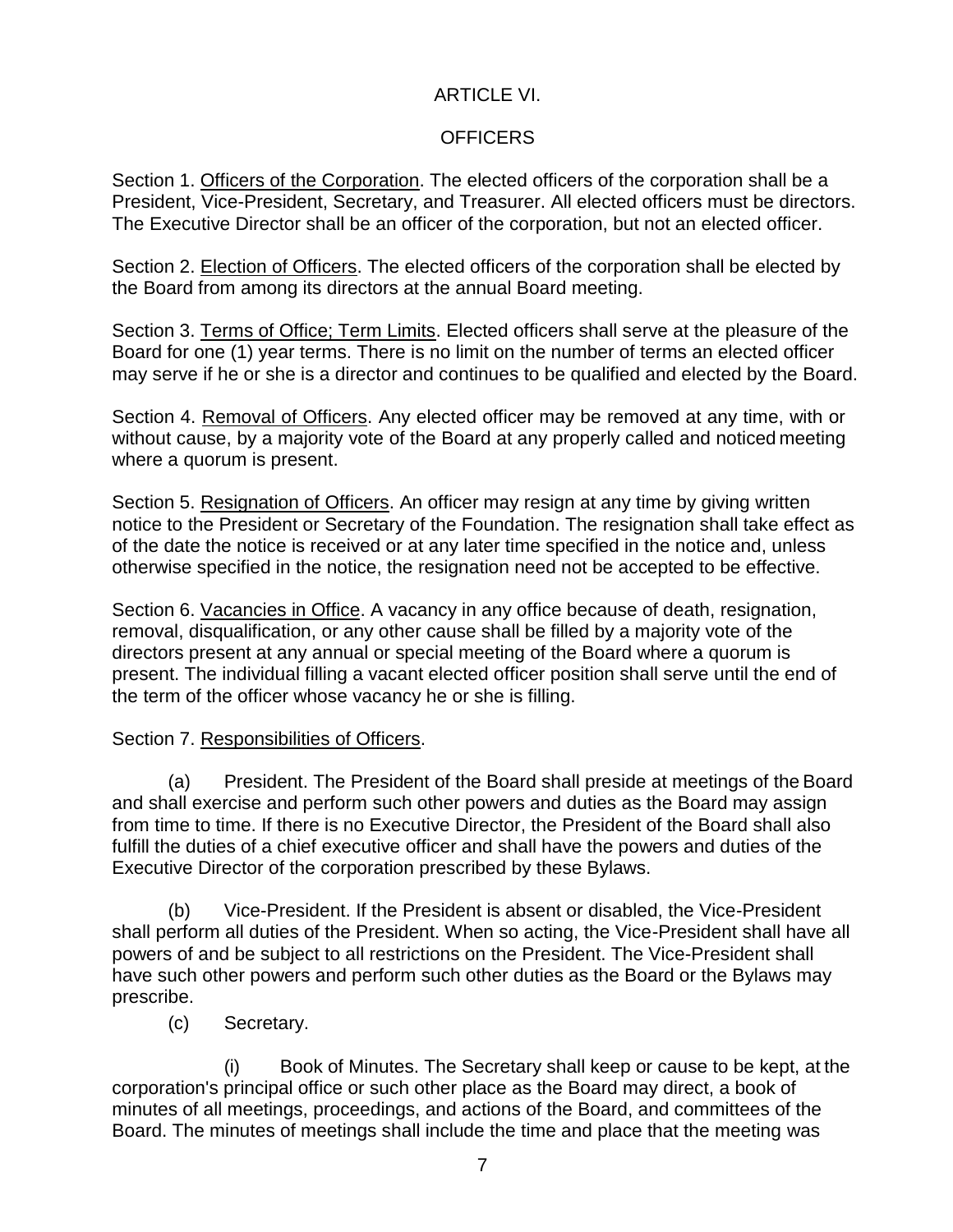held, whether the meeting was annual or special, and, if special, how authorized, the notice given, and the names of those present at the Board and committee meetings. The Secretary shall keep or cause to be kept, at the principal office in California, a copy of the Articles of Incorporation and the Bylaws, as amended to date.

(ii) Notices and Other Duties. The Secretary shall give, or cause to be given, notice of all meetings of the Board and of its committees required by these Bylaws. The Secretary shall have such other powers and perform such other duties as the Board or the Bylaws may prescribe.

(iii) If both the President and the Vice-President are absent or unable to serve, the Secretary shall perform all the duties of the President. When so acting, the Secretary shall have all powers of and be subject to all restrictions on the President.

(d) Treasurer.

(i) Books of Account. The Treasurer shall keep and maintain, or cause to be kept and maintained, adequate and correct books and accounts of the corporation's properties and transactions. The Treasurer shall send or cause to be given to the directors such financial statements and reports as are required to be given by law, by these Bylaws, or by the Board. The books of account shall be open to inspection by any director at all reasonable times.

(ii) Deposit and Disbursement of Money and Valuables. The Treasurer shall deposit, or cause to be deposited, all money and other valuables in the name and to the credit of the corporation with such depositories as the Board may designate, shall disperse the corporation's funds as the Board may order, shall render to the President or the Board, when requested, an account of all transactions as Treasurer and of the financial condition of the corporation, and shall have such other powers and perform such other duties as the Board or the Bylaws may prescribe.

(e) Executive Director. The Executive Director serves at the pleasure of the Board and may not be an individual who is serving on the Board. The Executive Director shall be the chief executive officer and general manager of the Foundation and shall supervise, direct, and control the Foundation's day-to-day activities, affairs, and administration. The Executive Director shall attend all Board meetings unless asked not to attend by the President. The Executive Director shall keep the Board apprised of significant matters relating to the operation of the Foundation, its activities, employees, contractors, and financial condition. The Executive Director shall have such other powers and duties as the Board or these Bylaws may prescribe.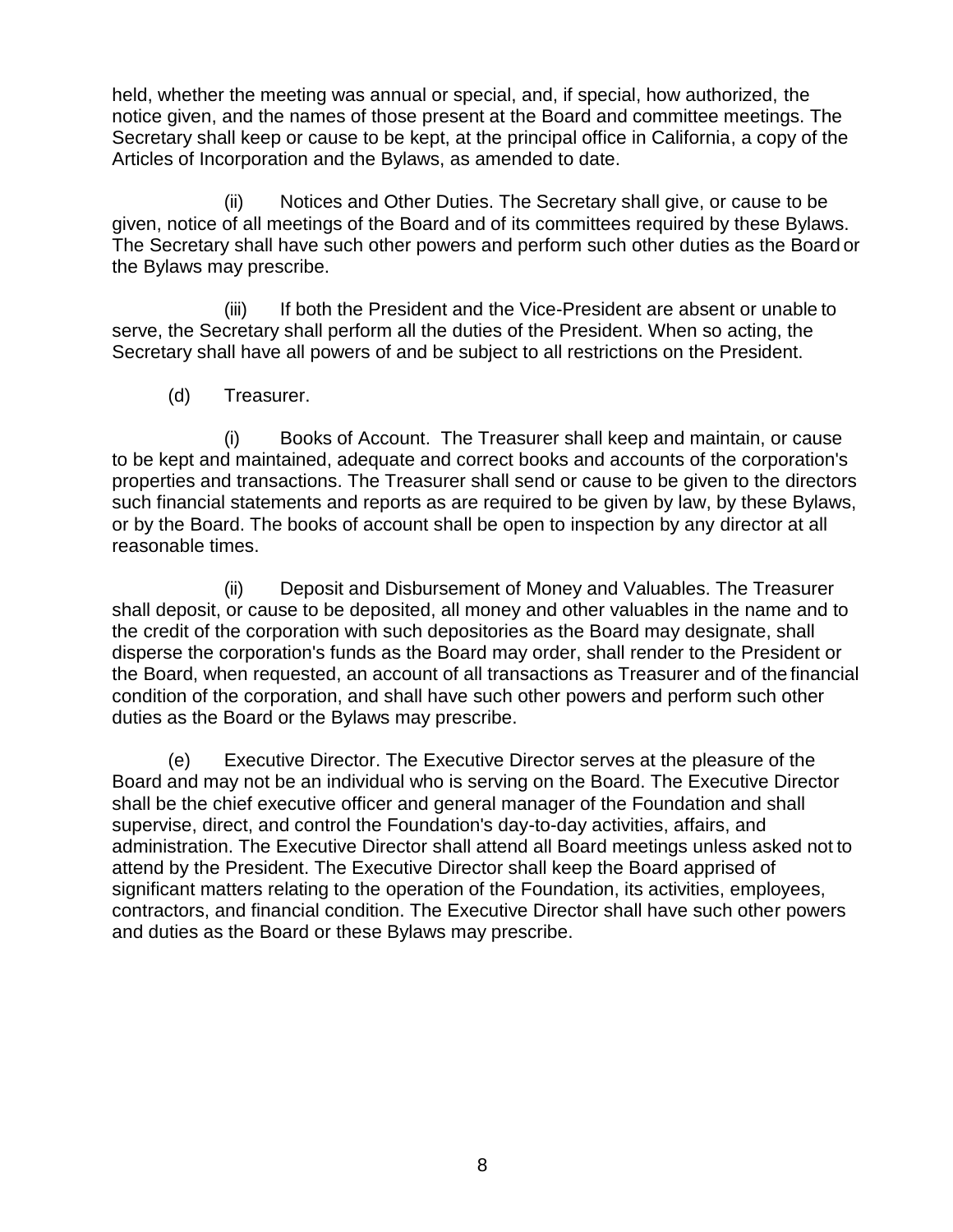## ARTICLE VII.

## **COMMITTEES**

Section 1. Committees of the Board. The Board, by resolution, may create one or more committees of the Board, each consisting of two or more directors *and no persons who are not directors*, to serve at the pleasure of the Board. Appointments to committees of the Board shall be by a majority vote of the directors then in office. Any such committee, to the extent provided in the Board resolution, shall have all the authority of the Board,except that no committee, regardless of Board resolution, may:

(a) Fill vacancies on the Board or on any committee that has the authority of the Board;

(b) Fix compensation of the directors for serving on the Board or on any committee;

(c) Amend or repeal Bylaws or adopt new Bylaws;

(d) Amend or repeal any resolution of the Board that by its express terms is not so amendable or repealable;

(e) Create any other committees of the Board or appoint the members of committees of the Board; or

(f) Approve any contract or transaction to which the corporation is a party and in which one or more of its directors has a material financial interest, except as special approval is provided for in Section 5233(d)(3) of the California Corporations Code.

### Section 2. Standing Committees of the Board.

(a) Executive Committee. The Executive Committee shall be a "standing committee of the board" subject to all the rules applicable to "committees of the board" described in this Article. The Executive Committee shall consist of the President, Vice-President, Secretary, and Treasurer. The Executive Committee shall have the authority of the Board between Board meetings to make decisions and take actions relative to the operation of the corporation. The Executive Committee shall report any decisions made or actions taken at its meetings to the full Board. The Executive Committee may also develop Board policies for Board approval, may review and recommend to the Board changes to the bylaws and to other operating policies. Without diluting the general authority granted to the Executive Committee by this provision, the Executive Committee shall have final decision-making authority with respect to personnel matters.

(b) Governance Committee. The Governance Committee shall be a "standing committee of the board" subject to all the rules applicable to "committees of the board" described in this Article. The Governance Committee shall consist of at least 2 but not more than 5 directors. The Governance Committee shall be responsible for: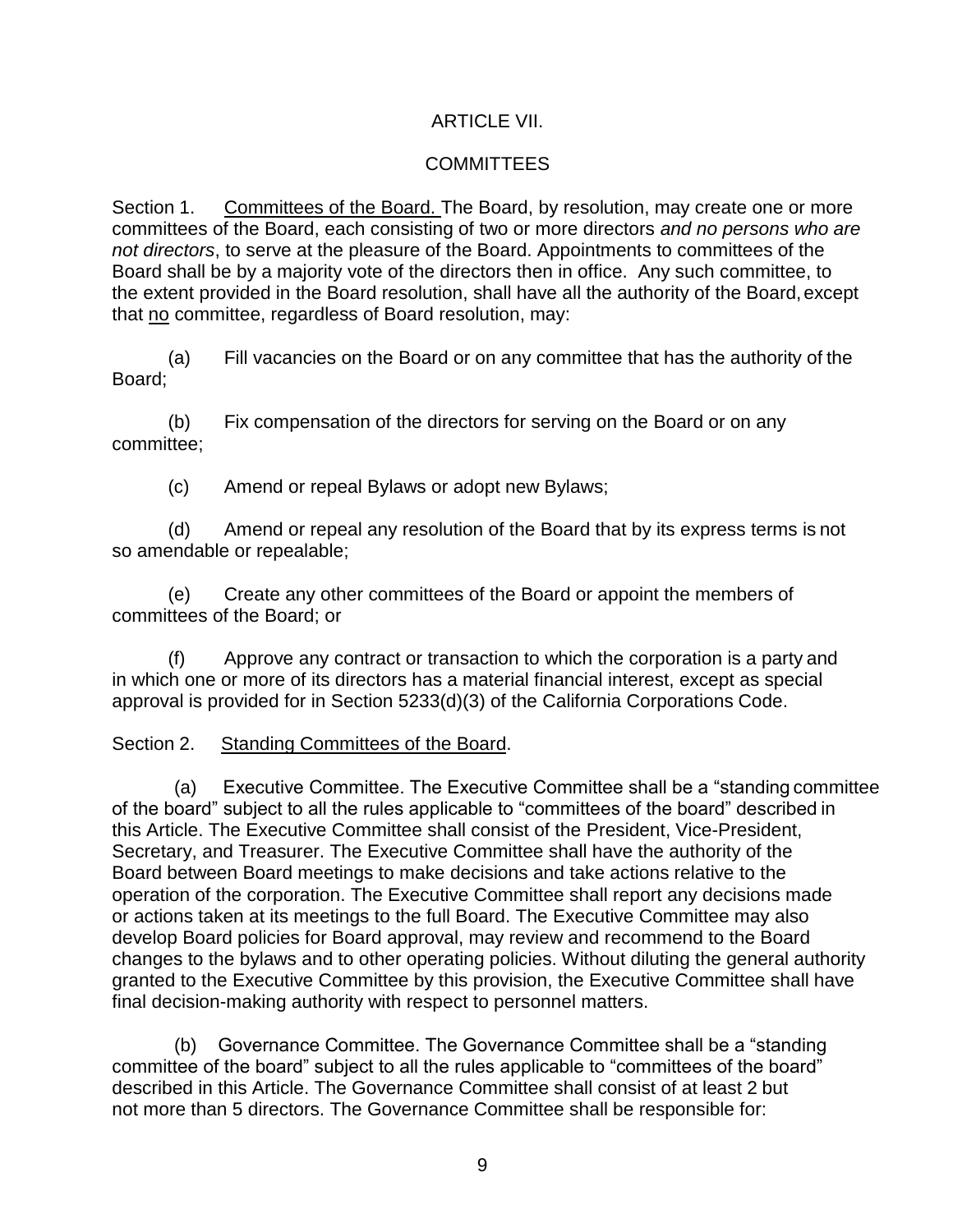(i) identifying and nominating candidates to be elected as directors by the Board;

(ii) periodically reviewing and recommending revisions to, and monitoring compliance with, the provisions of these Bylaws, this corporation's conflict of interest policy, the code of ethics and all policies and procedures concerning director orientation, board development, regular board assessments, board composition, and board practices.

Section 3. Notice Requirements for Committees of the Board. Written notice requirements for meetings of committees of the Board shall be the same as for Board meetings.

Section 4. Quorum for Committees of the Board. A majority of the voting members of any committee of the Board shall constitute a quorum, and the acts of a majority of the voting members present at a meeting at which a quorum is present shall constitute the act or recommendation of the committee.

Section 5. Advisory Committees. The Board may also establish advisory committees composed of any number of directors and/or other interested persons who are not directors. Advisory committees shall provide advice and recommendations to the Board but generally shall not have the authority of the Board or any final decision making authority unless specifically authorized by the Board resolution or these bylaws.

## Section 6. Standing Advisory Committees.

(a) Finance Committee. The Finance Committee shall be a "standing advisory committee" composed of the Treasurer, and at least 1 but not more than 4 additional individuals who may be either directors or non-directors. The Finance Committee shall oversee the management of Foundation investments and shall provide the Board with at least two performance reports per year. The Finance Committee will review, update and/or develop and submit to the Board for approval the following policies:

Investment Policy Reserve Fund Policy Annual operating budget Annual program budget, D&O and other Insurance

(b) Audit Committee. The Audit Committee shall be a "standing advisory committee" composed of at least 2 but not more than 4 individuals who may be either directors or non-directors. Pursuant to California Government Code Section 12586(e), the following special conditions and duties apply to the Audit Committee.

The Audit Committee cannot include staff members, the president or chief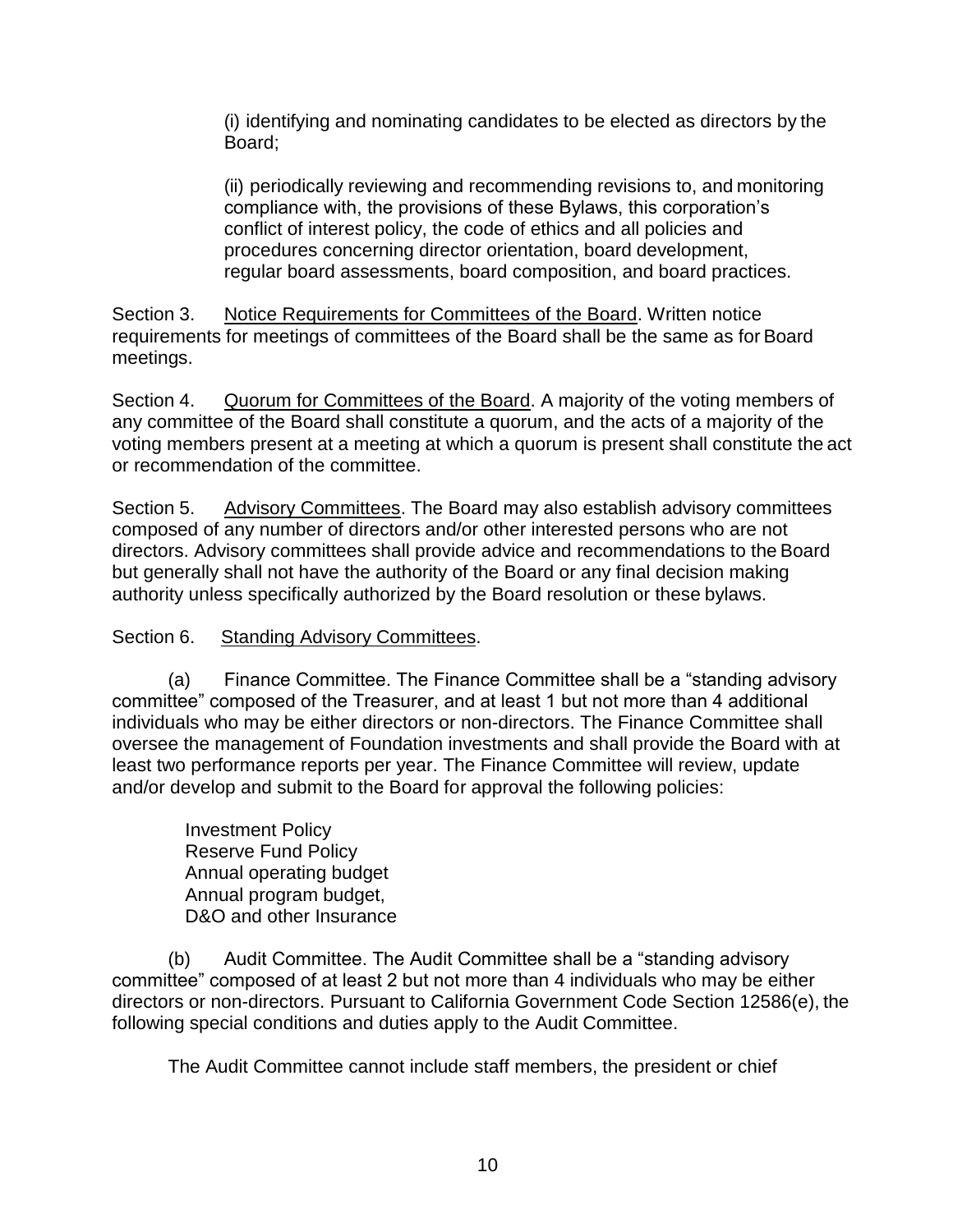executive officer, the treasurer or chief financial officer of the organization. Members of the Finance Committee may serve on the Audit Committee, but cannot comprise 50 percent or more of the Audit Committee. The chairperson of the Audit Committee may not be a member of the Finance Committee.

The Audit Committee, under the governing Board's supervision, is responsible for making recommendations to the Board on the hiring and firing of independent certified public accountants (CPAs). The Audit Committee can negotiate the independent CPA's compensation, on behalf of the Board.

The Audit Committee must:

- Confer with the auditor to satisfy committee members that the financial affairs of the nonprofit organization are in order;
- Review the audit and decide whether to accept it; and
- Approve non-audit services by the independent CPAs accounting firm, and ensure such services conform to standards in the Yellow Book issued by the U.S. Comptroller General.

Section 7. Meetings by Telephone or Video Conference or by Electronic Transmission. Any meeting of a committee may be held by telephone or video conference or by electronic transmission in the same manner as for Board meetings.

## ARTICLE VIII.

## LIABILITY, INDEMNIFICATION, AND INSURANCE

Section 1. Liability. No volunteer director or officer shall be liable to third parties if the volunteer director or officer has met the requirements for good faith performance of his or her duties prescribed by the California Nonprofit Public Benefit Corporation Law and the corporation has met its duties relative to insurance required by the California Nonprofit Public Benefit Corporation Law.

Section 2. Right of Indemnity. To the fullest extent permitted by law, this corporation shall indemnify its directors, officers, employees, and other persons described in Section 5238(a) of the California Corporations Code, including persons formerly occupying any such position, against all expenses, judgments, fines, settlements and other amounts actually and reasonably incurred by them in connection with any "proceeding", as that term is used in that section, and including an action by or in the right of the corporation, by reason of the fact that the person is or was a person described in that section. "Expenses," as used in this Bylaw, shall have the same meaning as in Section 5238(a) of the California Corporations Code.

Section 3. Approval of Indemnity. On written request to the Board by any person seeking indemnification under Section 5238(b) or Section 5238(c) of the California Corporations Code, the Board shall promptly determine under Section 5238(e) of the California Corporations Code whether the applicable standard of conduct set forth in Section 5238(b) or Section 5238(c) has been met and, if so, the Board shall authorize indemnification.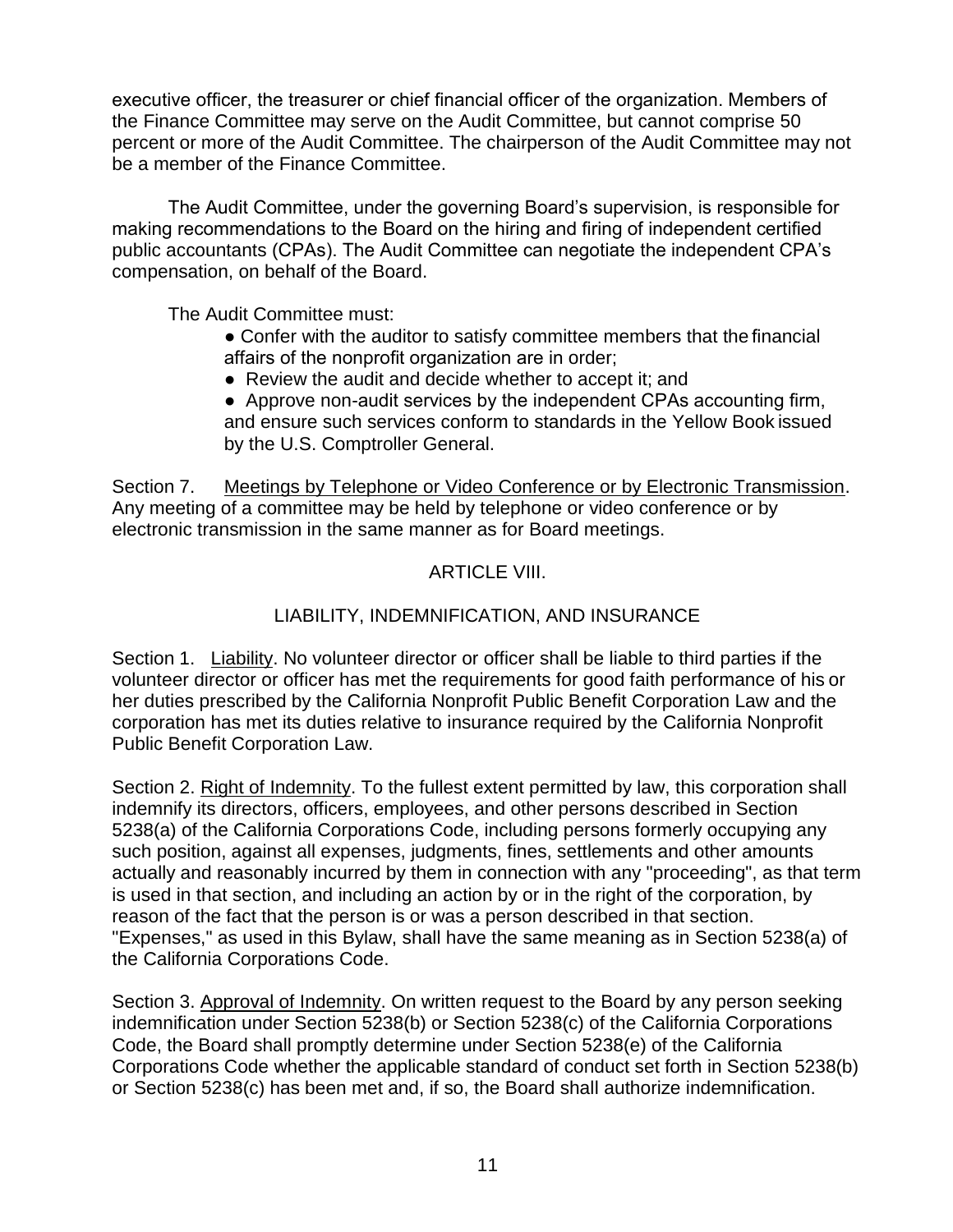Section 4. Advancement of Expenses. To the fullest extent permitted by law and except as otherwise determined by the Board in a specific instance, expenses incurred by a person seeking indemnification pursuant to these Bylaws in defending any proceeding covered by such indemnification shall be advanced by the corporation before final disposition of the proceeding, on receipt by the corporation of an undertaking by or on behalf of that person, that the advance will be repaid unless it is ultimately determined that the person is entitled to be indemnified by the corporation for those expenses.

Section 5. Insurance. The Board shall authorize the purchase and maintenance of an insurance policy or policies on behalf of its directors, officers, and employees against any liabilities, other than for violating provisions against self-dealing, incurred by the director, officer, or employee in such capacity or arising out of their status as such. Such policy shall meet the requirements set forth in Corporations Code Section 5239.

# ARTICLE IX.

# RECORDS AND REPORTS

Section 1. Maintenance of Corporate Records. The corporation shall keep:

- (a) Adequate corporate books and records of account;
- (b) Written minutes of the proceeding of its Board and committees of the Board; and

(c) A record of each director's name, address, telephone number, facsimile number, and electronic mail address, if any.

Section 2. Maintenance of Articles and Bylaws. The corporation shall keep at its principal office the original or a copy of the Articles of Incorporation and Bylaws, as amended to date.

Section 3. Inspection by Directors. Every director shall have the right to inspect the corporation's books, records, and documents to the extent allowed by the California Nonprofit Public Benefit Corporation Law.

Section 4. Annual Report. The Board shall cause an annual report to be sent to directors within 120 days after the end of the corporation's fiscal year. That report should contain the following information, in appropriate detail, for the fiscal year:

- (a) The assets and liabilities, including the trust funds, of the corporation as of the end of the fiscal year.
- (b) The principal changes in assets and liabilities, including trust funds.
- (c) The revenue or receipts of the corporation, both unrestricted and restricted to particular purposes.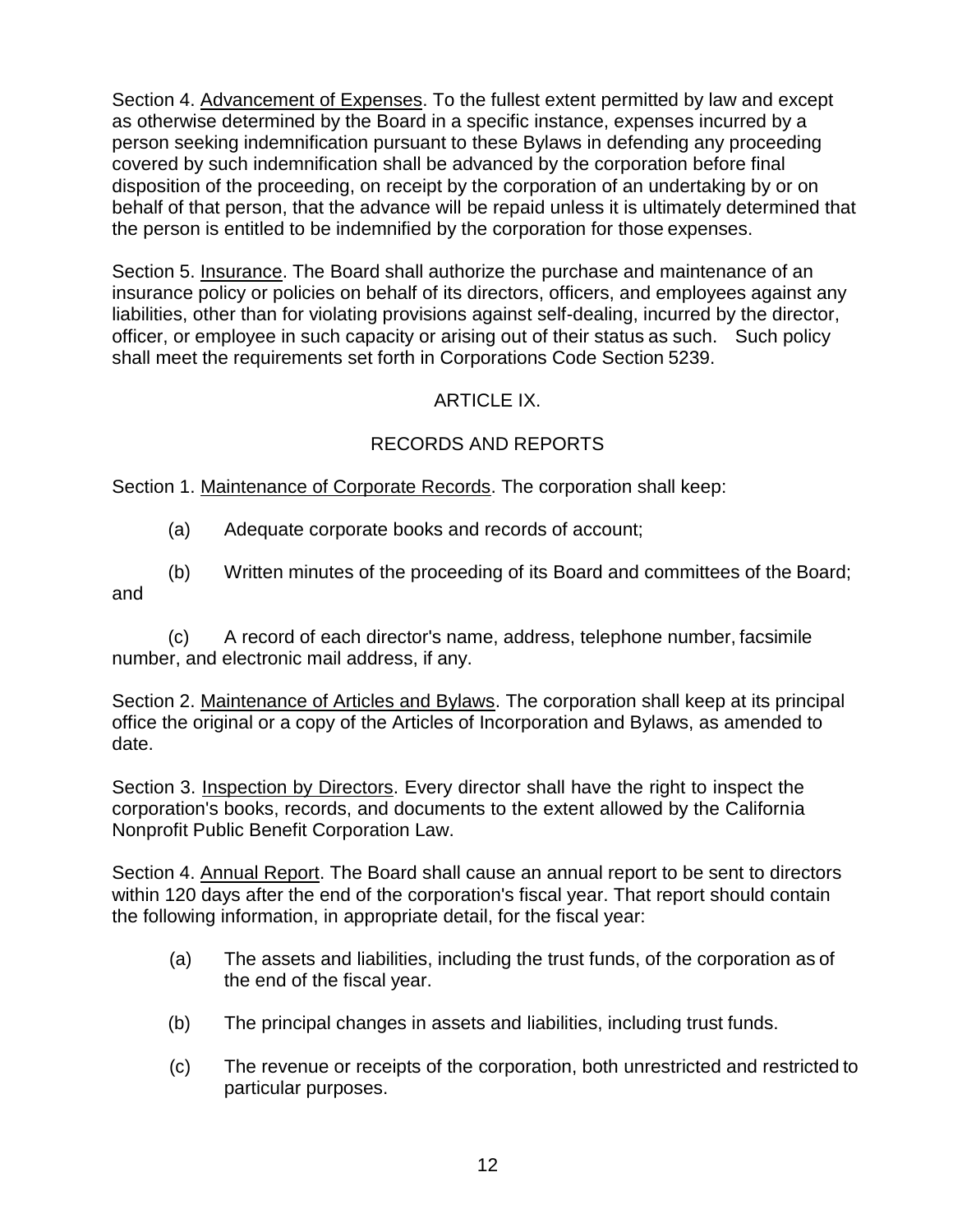- (d) The expenses or disbursements of the corporation for both general and restricted purposes.
- (e) Any information required by Section 5 of this article.

The annual report shall be accompanied by any report of independent accountants or, if there is no such report, by the certificate of an authorized officer of the corporation that such statement were prepared without audit from the corporation's books and records.

This requirement of an annual report shall not apply if the corporation receives less than \$25,000 in gross receipts during the fiscal year, provided, however, that the information specified above for inclusion in an annual report must be furnished annually to all directors who request it in writing.

## Section 5. Annual Statement of Certain Transactions and Indemnifications.

If any of the following types of transactions or indemnifications occurred during the previous fiscal year, then as part of the annual report to all directors, or as a separate document if no annual report is issued, the corporation shall prepare and mail or deliver to each director a statement of any such transaction or indemnification within 120 days after the end of the corporation's fiscal year:

- (a) Any transaction:
	- (i) in which the corporation, its parent or its subsidiary was a party,
	- (ii) in which an "interested person" had a direct or indirect material financial interest, and
	- (iii) which involved more than \$50,000, or was one of a number of transactions with the same "interested person" involving, in the aggregate, more than \$50,000.

The statement shall include a brief description of the transaction, the names of "interested persons" involved, their relationship to the corporation, the nature of their interest in the transaction and, if practicable, the amount of that interest, provided that if the transaction was with a partnership in which the "interested person" is a partner, only the interest of the partnership need be stated.

(b) Any indemnifications or advances aggregating more than \$10,000 which were paid during the fiscal year to any officer or director of the corporation.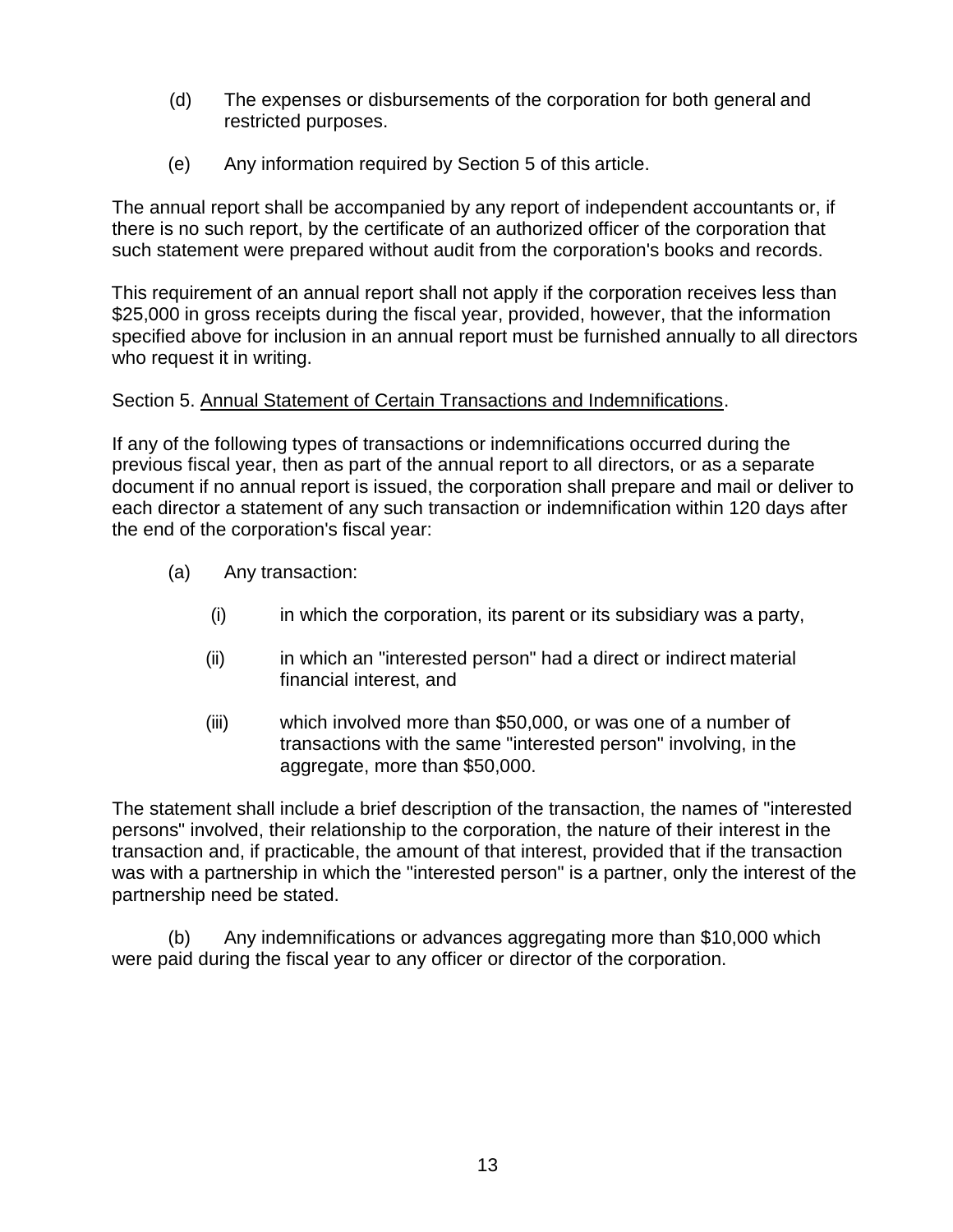## ARTICLE X.

## **MISCELLANEOUS**

Section 1. Fiscal Year. Unless changed by the Board, the fiscal year of the corporation shall begin on July 1 and end on June 30.

Section 2. Conflicts of Interest. The Board will adopt a Conflict of Interest Policy and each Board member and committee member shall annually sign a statement that they have received, read, understood, and agreed to comply with such policy.

Section 3. Intellectual Property. All intellectual property prepared or purchased by or on behalf of the corporation, including but not limited to newsletters, educational, promotional, and training materials, contracts, trade names, logos, service marks, and contributor lists, shall be the exclusive property of the corporation and Board members agree to deal with it as such. Board members agree that they will not sell, transfer, publish, modify, distribute, or use for their own purposes, the intellectual property belonging to the corporation without the prior approval of the Board memorialized in a writing signed by the President.

Section 4. Required Filings and Disclosures. The Board shall ensure that the required filings are made at applicable state and federal agencies, including but not necessarily limited to filings required by the Secretary of State, the Attorney General's office, the Internal Revenue Service, and the Franchise Tax Board.

The Foundation shall also comply with the disclosure requirements of federal and state agencies to which it is subject. Requirements which are applicable to the Foundation include but are not necessarily limited to making the corporation's annual exempt organization filing (IRS Form 990) available to the public, and registering with the Attorney General's office in California.

Section 5. Construction and Definitions. Unless the context requires otherwise, the general provisions, rules of construction, and definitions in the Nonprofit Public Benefit Corporation Law shall govern the construction of these Bylaws. Without limiting the generality of this provision, the singular includes the plural, the plural includes the singular, the masculine includes the feminine and neuter, and the term "person" includes both an individual and an entity.

Section 6. Robert's Rules of Order. The rules set forth in Roberts Rules of Order Newly Revised shall govern the Foundation in all cases to which they are applicable and in which they are not inconsistent with these bylaws, applicable law or other operating procedures adopted by the Board.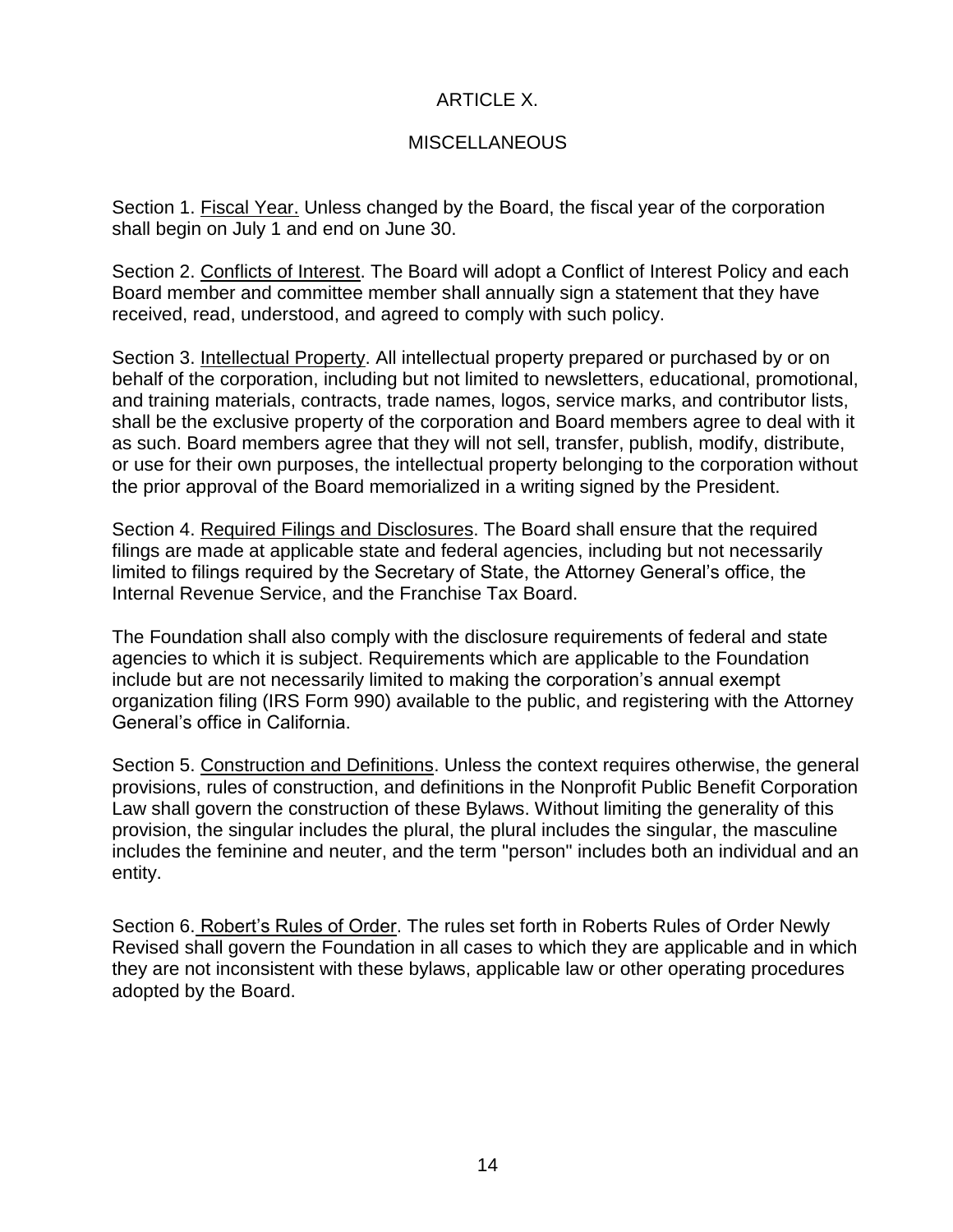## ARTICLE XI.

### AMENDMENTS

Section 1. Amendments. Subject to any limitations in the Nonprofit Public Benefit Corporation Law, these Bylaws may be initially adopted, and thereafter amended, or repealed and new bylaws adopted, by a 2/3 vote of the Board at any properly called meeting where a quorum is present, so long as the amendments, proposed repeal, or new bylaws are provided to each director at least ten (10) calendar days prior to the meeting at which such amendments, repeal, or new bylaws will be discussed and voted on.

### ARTICLE XII.

## **DISSOLUTION**

Section 1. Voluntary Dissolution by Vote. The corporation may be dissolved at any time by a two-thirds (2/3) vote of all the directors on the Board. If the Board votes in favor of dissolution, the directors shall promptly cease operations and proceed to wind up and dissolve the corporation.

Section 2. Remaining Assets. Upon the dissolution or winding up of the corporation, its assets remaining after payment, or provision for payment, of all debts and liabilities of this corporation shall be distributed to a nonprofit organization which is organized and operated exclusively for charitable purposes and which has established its tax exempt status under Section 501(c)(3) of the Internal Revenue Code.

### ARTICLE XIII.

### EFFECTIVE DATE OF AMENDMENTS

After approval by the Board, these amended bylaws shall become effective on the date the Restated Articles of Incorporation changing the corporation's name to "Sacramento Literacy Foundation" are filed by the California Secretary of State.